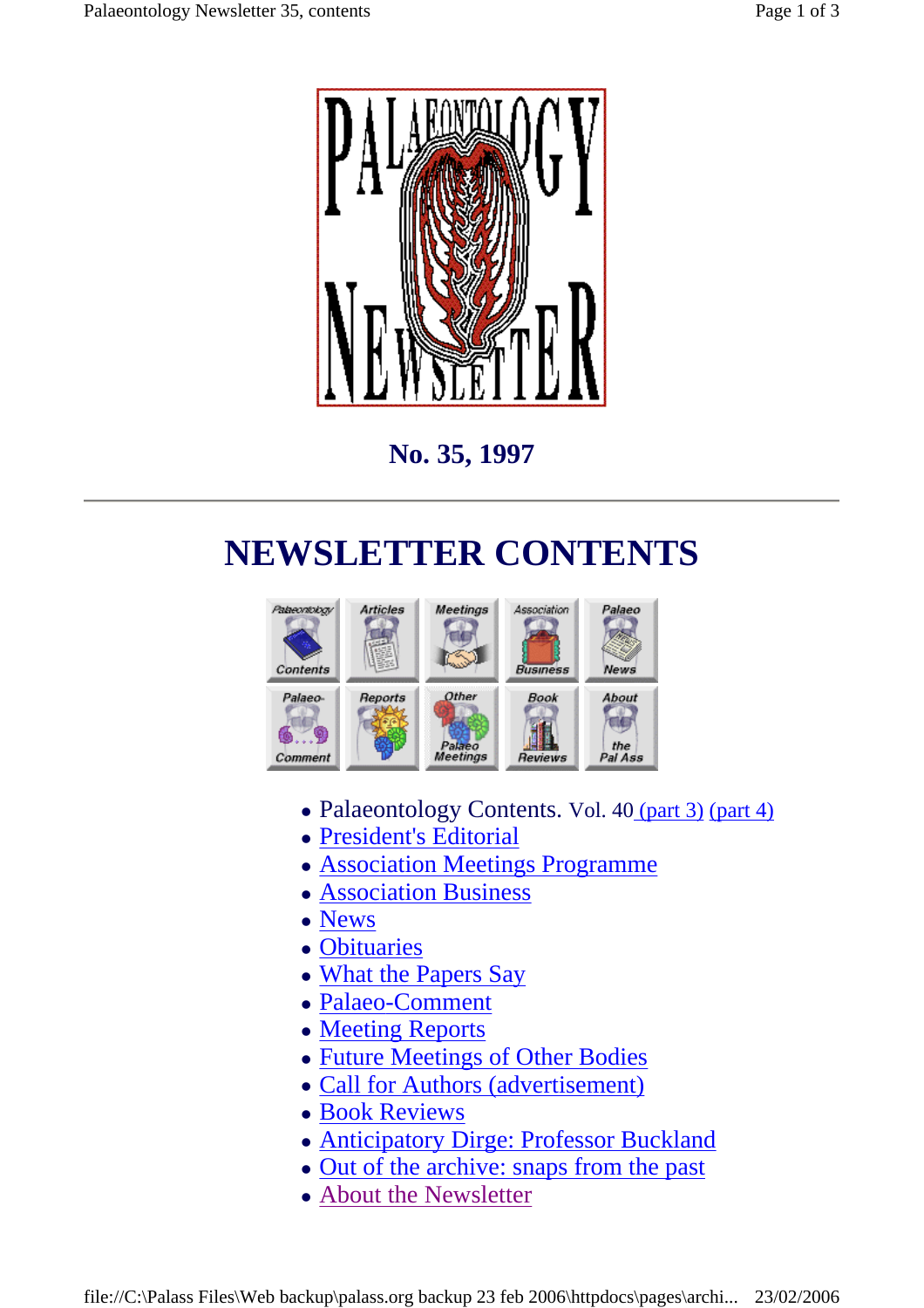This newsletter is also available to browse or download as a pdf file • About the Palaeontological Association



Information, whether copy as such or Newsletter messages, Review material, news, emergencies and advertising suggestions can be sent (preferably on disk) to Dr Sue Rigby, Dept. of Geology and Geophysics, University of Edinburgh, West Mains Road, Edinburgh EH9 3JW; e-mail suerigby@glg.ed.ac.uk

It would be helpful if longer items of copy could be sent on a 3 1/2" disk with text in Microsoft Word or Wordperfect. Disks clearly marked with the owner's name and address will be returned as soon as possible.

### **Deadline for copy for Issue No. 35 is OCTOBER 14 1997.**

# **Palaeontological Association on the Internet**

The Palaeontological Association has its own pages on the world-wide web, including information about the Association, and copies of the *Newsletter*. The locator is http://www.nhm.ac.uk/paleonet/PalAss/PalAss.html

Site-keeper Mark Purnell can be reached by e-mail on map2@le.ac.uk

#### **Advertising in the Newsletter**

Advertising space in the printed paper version of the Newsletter will be made available at the rates given below to any organization or individual provided the content is appropriate to the aims of the Palaeontological Association. Association Members receive a 30% discount on the rates listed.

All copy will be subjected to editorial control. Although every effort will be made to ensure the bona fide nature of advertisements in the Newsletter, the Palaeontological Association cannot accept any responsibility for their content.

£75 for a half page £130 for a full page

These rates are for simple text advertisements printed in the same type face and size as the standard Newsletter text. Other type faces, line drawings,